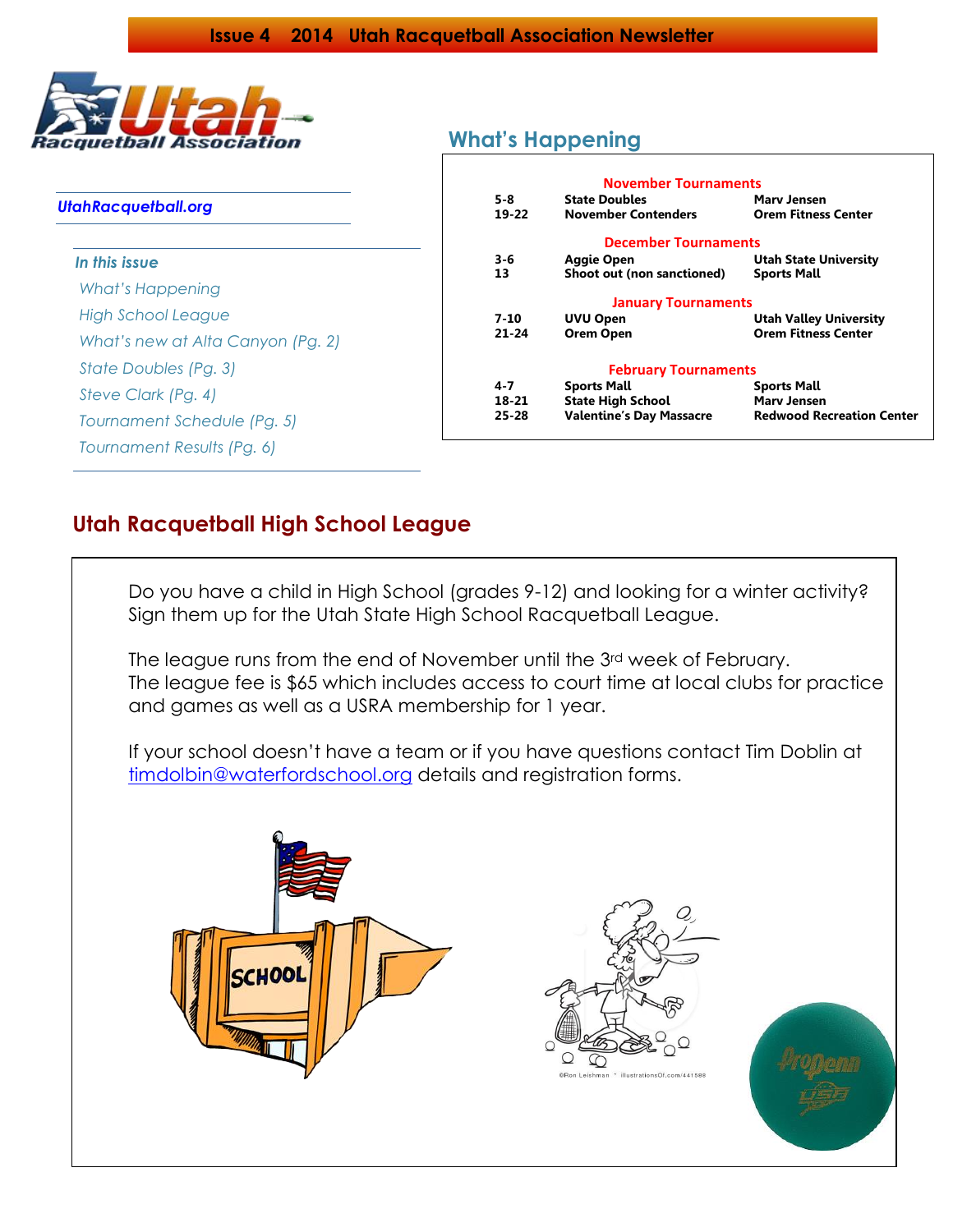### **Look what is happening at Alta Canyon**

Alta Canyon Sports Center is bringing Racquetball back in a big way. Starting with a Racquetball Open House September 28 from 6:00-8:00 pm. There will be snacks, prizes, fun and of course racquetball!

Alta Canyon has dedicated the next year to rebuilding this amazing program. Over the next year, we will implement league nights, boys/girls night out, and a tournament or two for anyone to come and play. We will also be introducing a junior's league sometime in the summer.

Alta Canyon Sports Center is very excited and ready to take on this new challenge. We hope over the next year you stop by and see all the fun stuff we have going on.

For more information on racquetball or any of the programs at Alta Canyon Sports Center please visit [www.altacanyonsportscenter.gov](http://www.altacanyonsportscenter.gov/) or call (801) 568-4600.



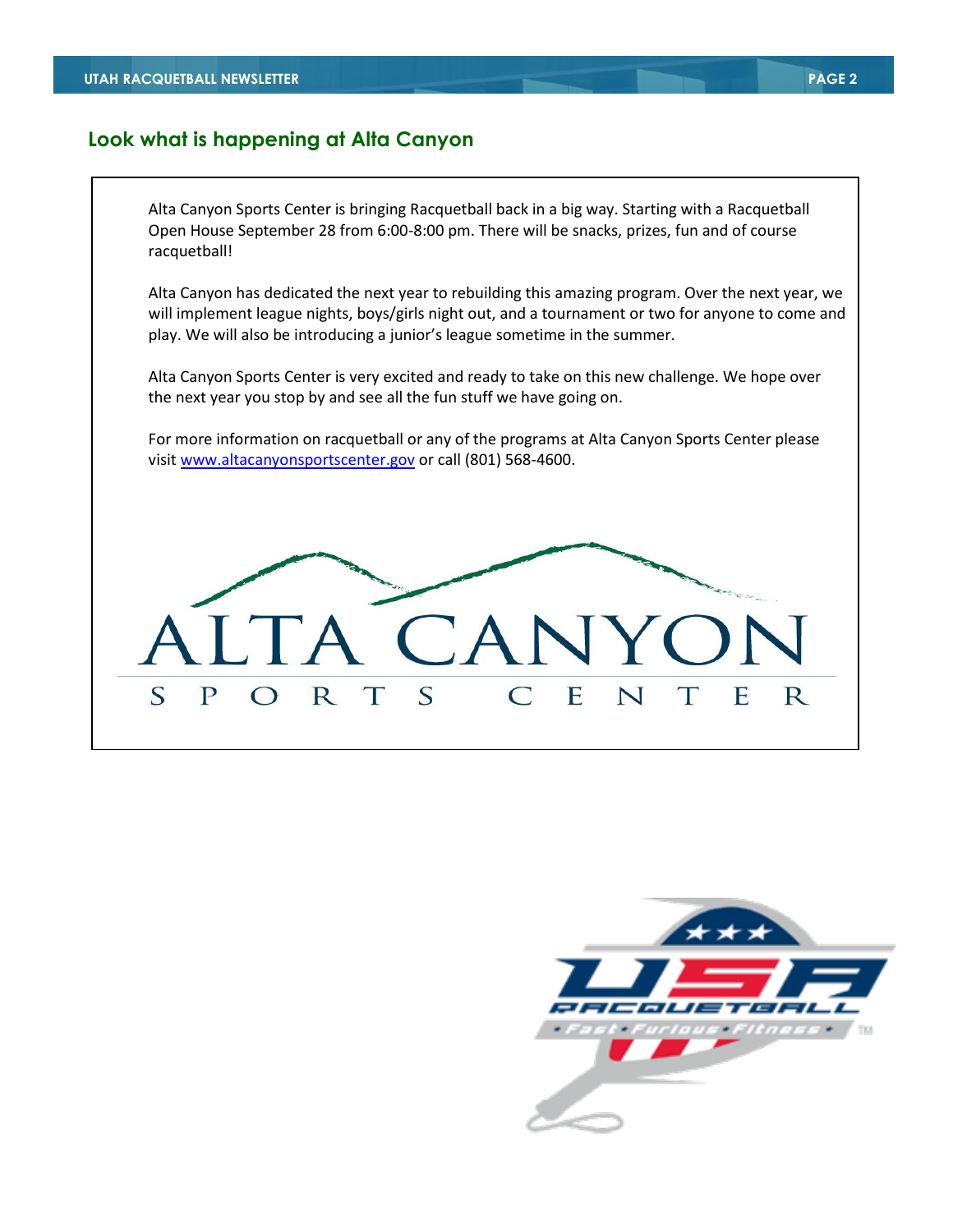### **Steve Clark**

I want to thank all of the people that came to the Swing into fall racquetball tournament and supported the fundraiser we were having for the Family of our friend Steve Clark. It was really wonderful to give a little back to such a thoughtful man. Steve's families spent allot of time with ours and I just have to say what an honor it has been to have him as a friend. Steve was a great example of how we all should treat each other. Steve has played racquetball since he was very young; he played often and was very supportive of the sport. Often he came to watch matches of the tournaments even if he was not playing in it. I will definitely miss his quick wit and good natured teasing that wound its way through many of our conversations.

Steven D. Clark passed away on September 23 from a pulmonary embolism. He was doing one of the many activities he loved, water skiing at Lake Powell with his family.

Steven was born September 20, 1958, in Salt Lake City to Justin Clark and Maureen Stout Eldredge. He was the second of their seventeen children and was adored by all of his brothers and sisters. He served an LDS mission to Lisbon, Portugal, and served our country in the United States Air Force. He taught math and computer science and worked as a software engineer and a senior architect. When he wasn't water skiing he was playing racquetball, humbling all who dared to challenge him. He married Beverly June Sleaper in 1983 and had two amazing children, Melissa Ann and David Allen. He married Sharon Jean Peterson in 2000 and they had an awesome son, Jared Matthew. He was a devoted father and a loving husband. He was genuine and he served all of us, and kept us laughing with his clever wit. No one could forget his laugh, and the tears that ran down his face were priceless rewards to those who got him laughing so hard that he could not recover his composure.

Steven is survived by his wife Sharon and children, Melissa, David, and Jared; Sharon's children; Heidi Novak (Ben), Chris Bradley (Andrea), Todd Bradley, Danny (Nadia) Bradley, Sean Bradley; his parents, his siblings; Barbara Stout (Roger), Burton (Jeanette), Diane McLean (Steve), David (Crystal), Laura Westberg (Les), Bill (Myrna), Christine Mickelsen (Brian), Jeannette Shaw (Clark), Howard (Trina), Catherine Hammond (Gabriel), Richard (Sarah), Mary Davies (Cameron), Justin (April), Jonathan, Eldon (Pili).

He is preceded in death by his brother Douglas.

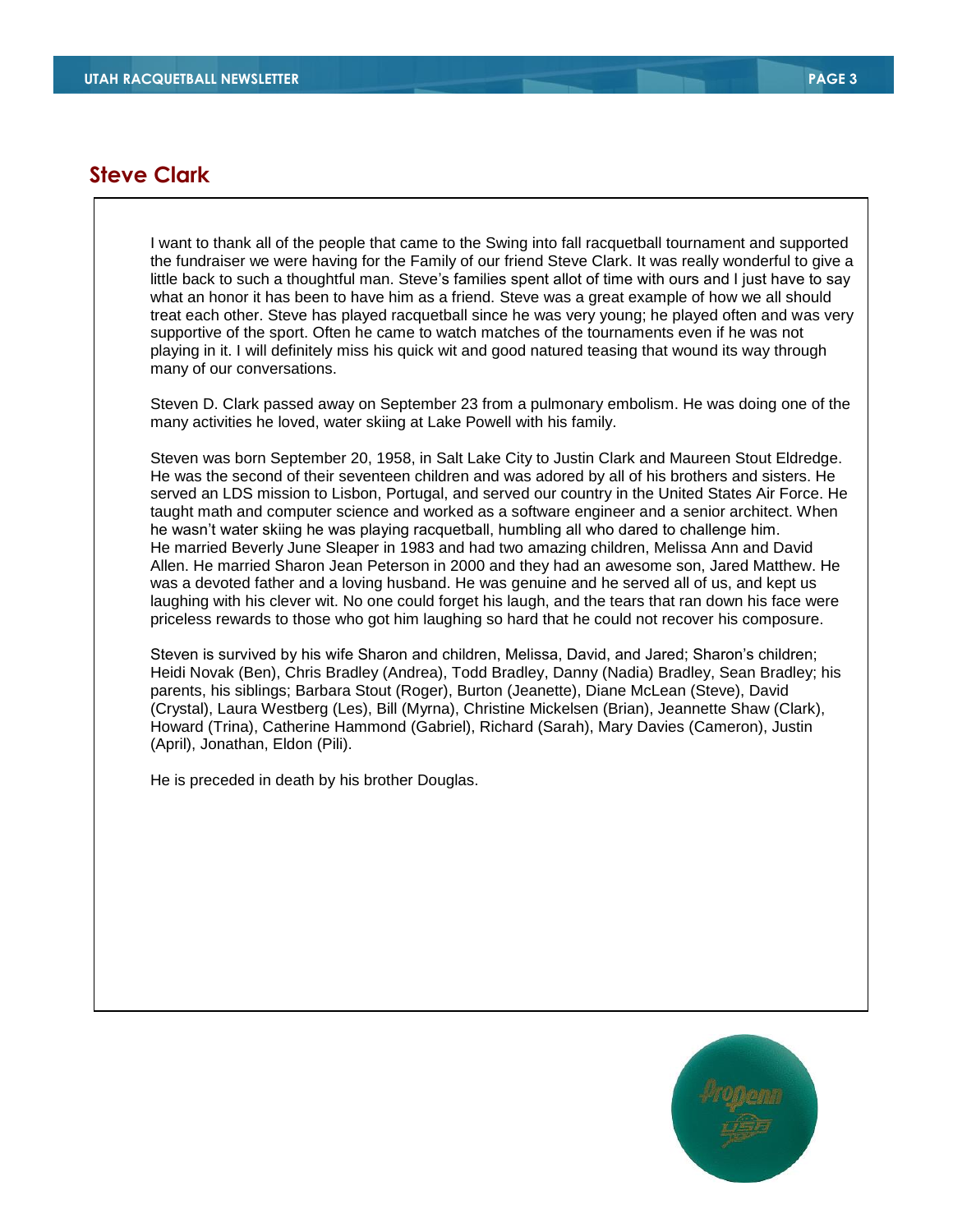## **Utah State Doubles Racquetball Championships**

This year's Utah State Doubles Racquetball Championships will be held November 5-8, 2014 at Marv Jenson Recreation Center. Registration is now open. The link is available at [www.utahracquetball.org.](http://www.utahracquetball.org/)

The tournament fee is \$40 for the first event and \$15 for the second event. Students are \$25 for the first event and \$15 for the second event. Tournament souvenir will be given to each participant. Prizes will be awarded is each division.

Pam Martin will provide a home-cooked meal every night of the tournament and on Saturday.

This is a really fun tournament so find a partner and enter today. If you would like to play and don't have a partner, contact Randy Martin at (801)699-6221 and he will try to help you find one.

This is a USRA sanctioned tournament so USRA membership is required or you can pay a \$20 limited event fee. The membership and limited event fee can be purchased at the tournament.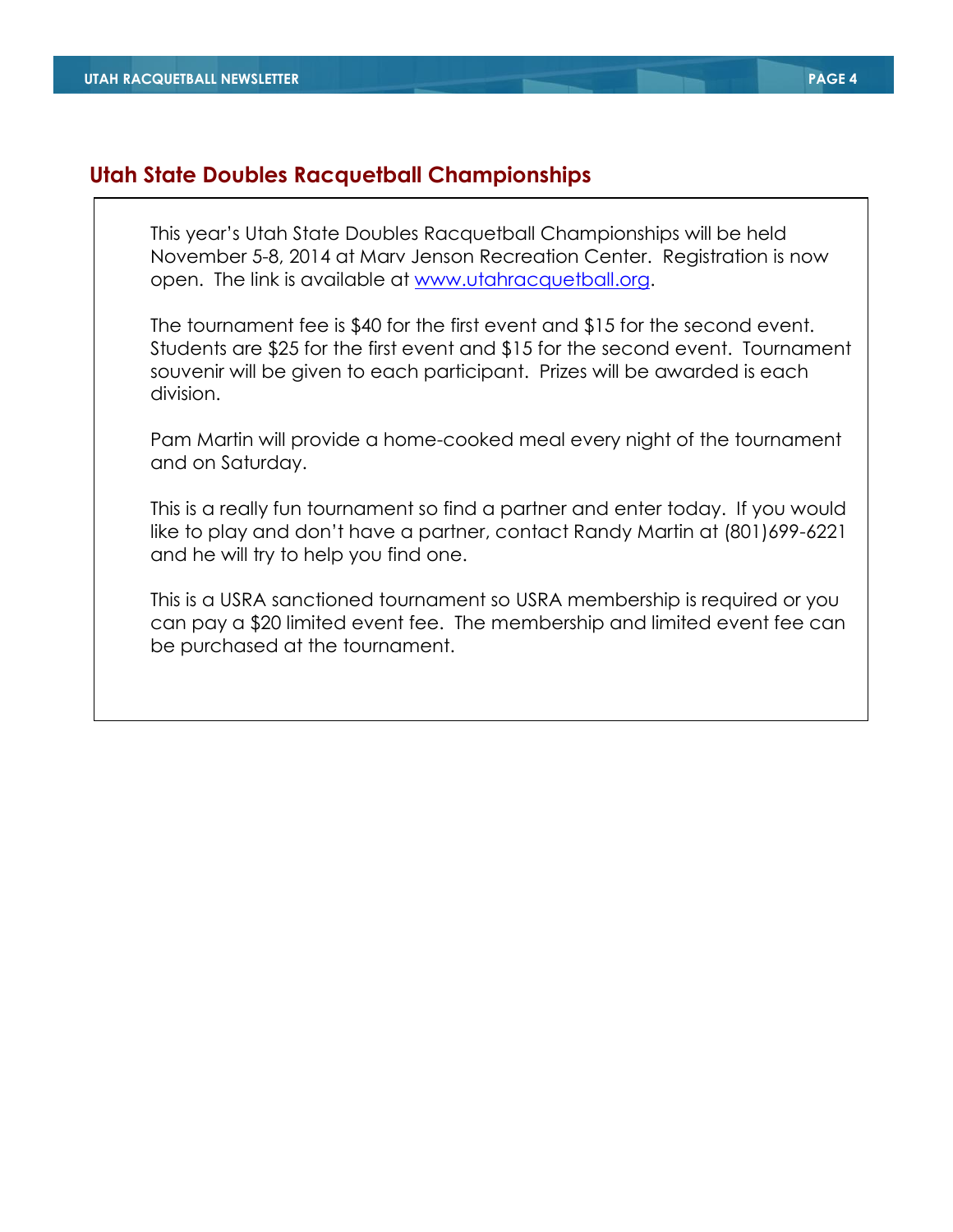| <b>August</b>    | $14 - 16$ | <b>Juniors State</b><br><b>Tournament</b>     | <b>Redwood Rec Center</b><br>rmcgovern@slco.org            | <b>Ruth McGovern</b><br>385-468-1870                                   |
|------------------|-----------|-----------------------------------------------|------------------------------------------------------------|------------------------------------------------------------------------|
|                  | $10 - 13$ | <b>Fall Opener</b><br><b>Membership Drive</b> | <b>Mary Jensen</b><br>randy@utahracquetball.org            | <b>Randy Martin / Megan Zollinger</b><br>801-699-6266<br>/385-468-1626 |
| <b>September</b> | $24 - 27$ | <b>UVU</b><br><b>Membership Drive</b>         | <b>Utah Valley University</b><br>enderschosen@gmail.com    | <b>Caleb Kruger</b><br>719-229-4722                                    |
| <b>October</b>   | $8 - 11$  | <b>Provo Open</b>                             | <b>Provo Recreation Center</b><br>byuracquetball@gmail.com | <b>Paul Snyder</b><br>801-429-9730                                     |
|                  | $8 - 11$  | <b>Huntsman Senior</b><br>Games               | <b>St. George</b><br>rbjohn175@gmail.com                   | <b>John Haynes</b><br>801-541-3425                                     |
|                  | $22 - 25$ | <b>Jordan Valley</b>                          | <b>Jordan Valley</b><br>rvanwagoner1@msn.com               | <b>Randy Van Wagoner</b><br>801-557-5152                               |
|                  | $5 - 8$   | <b>State Doubles</b>                          | <b>Mary Jensen</b><br>randy@utahracquetball.org            | <b>Randy Martin / Megan Zollinger</b><br>801-699-6266<br>/385-468-1626 |
| <b>November</b>  | $19 - 22$ | <b>November</b><br><b>Contenders</b>          | <b>Orem Fitness Center</b><br>kbuhler@orem.org             | <b>Kaye Buhler</b><br>801-229-7118                                     |
| <b>December</b>  | $3 - 6$   | <b>Aggie Open</b>                             | <b>Utah State University</b><br>j.r.g@aggiemail.usu.edu    | <b>Josh Greenwell</b><br>208-589-2191                                  |
| <b>January</b>   | $7 - 10$  | <b>UVU</b> open                               | <b>Utah Valley University</b><br>enderschosen@gmail.com    | <b>Caleb Kruger</b><br>719-229-4722                                    |
|                  | $21 - 24$ | <b>Orem Open</b>                              | <b>Orem Fitness Center</b><br>kbuhler@orem.org             | <b>Kaye Buhler</b><br>801-229-7118                                     |
|                  | $4 - 7$   | <b>Sports Mall</b>                            | <b>Sports Mall</b><br>Loretta_Peterson@premiereinc.com     | <b>Ray Griffiths / Loretta Peterson</b><br>801-599-5334 / 801-201-5057 |
| <b>February</b>  | $18 - 21$ | <b>State High School</b>                      | <b>Mary Jensen</b><br>inkmanvan@gmail.com                  | <b>Mike Van Valkenburg</b><br>801-928-4713                             |
|                  | $25 - 28$ | <b>Valentine's Day</b><br><b>Massacre</b>     | <b>Redwood Rec Center</b><br>rmcgovern@slco.org            | <b>Ruth McGovern</b><br>385-468-1870                                   |
| <b>March</b>     | $25 - 28$ | <b>Luck of the Heights</b>                    | <b>Cottonwood Heights</b><br>rmcgovern@slco.org            | <b>Ruth McGovern</b><br>385-468-1870                                   |
| <b>April</b>     | $8 - 11$  | <b>State Singles</b>                          | <b>Orem Fitness Center</b><br>kbuhler@orem.org             | <b>Kaye Buhler</b><br>801-229-7118                                     |
| <b>May</b>       | $21 - 23$ | <b>Spring Smash</b>                           | <b>Marv Jensen</b><br>randy@utahracquetball.org            | <b>Randy Martin / Megan Zollinger</b><br>/385-468-1626<br>801-699-6266 |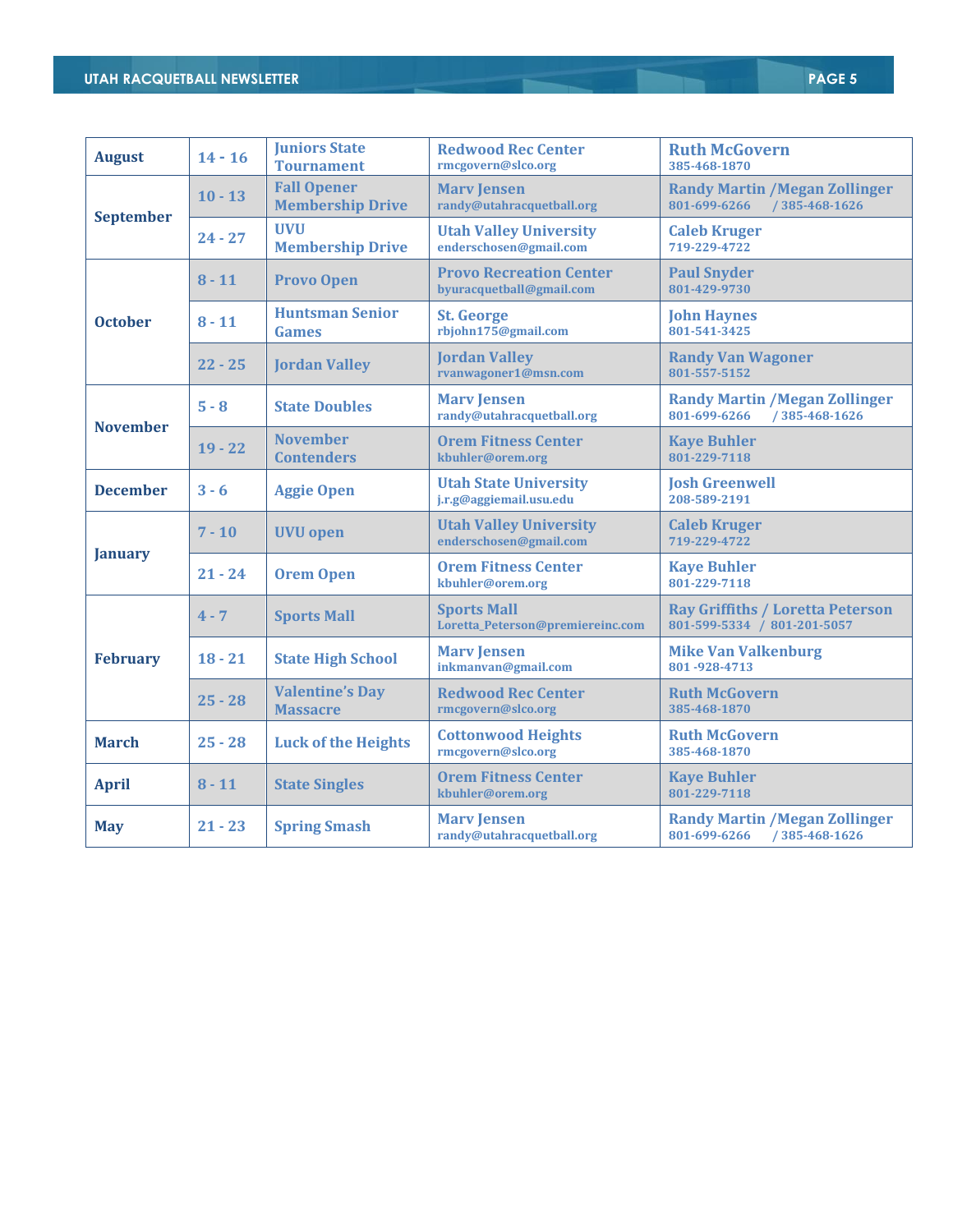#### **Provo Open 10/8/2014 - 10/11/2014 Provo Recreation Center - Provo**

| <b>Division Type</b>      | <b>Division</b><br><b>Name</b>    | <b>Winner</b>                    | <b>Runner-Up</b>                   | <b>Third</b>                             | <b>Fourth</b>                        |
|---------------------------|-----------------------------------|----------------------------------|------------------------------------|------------------------------------------|--------------------------------------|
| <b>Men's Singles</b>      | Open                              | Joseph Blank                     | <b>Bryson Renouard</b>             | Preston Speakman                         | Troy Johnston                        |
| <b>Men's Singles</b>      | Elite                             | <b>Patrick Harris</b>            | <b>Jared Daniels</b>               | Jeff Webb                                | Scott Herbst                         |
| <b>Men's Singles</b>      | $\overline{A}$                    | <b>Jared Daniels</b>             | Spencer Burr                       | Gamaliel Bautista                        | <b>Justin Hanks</b>                  |
| <b>Men's Singles</b>      | A<br>Consolation                  | Preston Speakman                 | Joseph Thiriot                     | <b>Zachary Brown</b>                     | <b>Jed Cromwell</b>                  |
| <b>Men's Singles</b>      | <b>B/C Singles</b>                | <b>Preston Snyder</b>            | <b>Brad Schindler</b>              | Casey Clem                               | Kenny Matthews                       |
| <b>Men's Singles</b>      | <b>B/C Singles</b><br>Consolation | Reid Kuttler                     | Eliza Culverwell                   | <b>7ack Webb</b>                         | David Harris                         |
| Women's<br><b>Singles</b> | Open/A<br>Singles                 | Adrienne Schneider               | Sara Moulton                       | Lisa Kuttler                             | Jennifer Tovar                       |
| Women's<br><b>Singles</b> | Open/A<br>Singles<br>Consolation  | Sarah Wynn                       | <b>Joy Wilcox</b>                  |                                          |                                      |
| Women's<br><b>Singles</b> | <b>B/C Singles</b>                | Tess Jones                       | Catherine Tryon                    | <b>Madison Hyland</b>                    | Jessilee Loucks                      |
| Women's<br><b>Singles</b> | <b>B/C Singles</b><br>Consolation | Dana Steinhorst                  | Camille Crandall                   |                                          | Madison Hyland                       |
| <b>Men's Doubles</b>      | Open                              | Joseph Blank / Paul Snyder       | Bryson Renouard /<br>Troy Johnston | Patrick Harris /<br><b>Taylor Dolbin</b> | Gamaliel Bautista /<br>Spencer Burr  |
| <b>Men's Doubles</b>      | A/B Doubles                       | Austin Ulmer / Preston<br>Snyder | Jeff Webb / Zack<br>Webb           | Justin Hanks /<br><b>Kenny Matthews</b>  | Brad Schindler /<br>Daniel Schindler |
|                           |                                   |                                  |                                    |                                          |                                      |

#### **UVU Fall Membership Drive 9/24/2014 - 9/27/2014 Utah Valley University Division Type Division Name Winner Runner-Up Third Fourth Men's Doubles** A/B Justin Hanks / Kenny **Matthews** Jeff Webb / Zack Webb Rick Fish / Rob Cousins Lloyd Laycock / John Holmes **Men's Singles** A Ben Sisson Jerry Bradshaw Josh Greenwell Justin Hanks **Men's Singles**  $\qquad_{\text{Consolation}}^{A}$ Spencer Burr Scott Herbst Bryce Ruff Joseph Thiriot **Men's Singles** B Rob Cousins Rick Fish Eliza Culverwell Kevin Anderson **Men's Singles** B<br>Consolation Trever Braunberger Kenny Matthews Travis Barrus Philip Le Goubin **Men's Singles** Men's Singles C/D Kasey Woolf Zack Webb David Harris David Hatch **Men's Singles** Open Andrew Gale Garrett Tyler Joseph Blank Jesse Van Valkenburg **Men's Singles** Open Consolation Bryson Renouard **Pete Rossi** Adam Wyatt Kevin Day **Women's Singles** Women's<br>Singles B/C Nicole Krambule **Megan Braithwaite** Harlee Wolfley Lissa Dowd